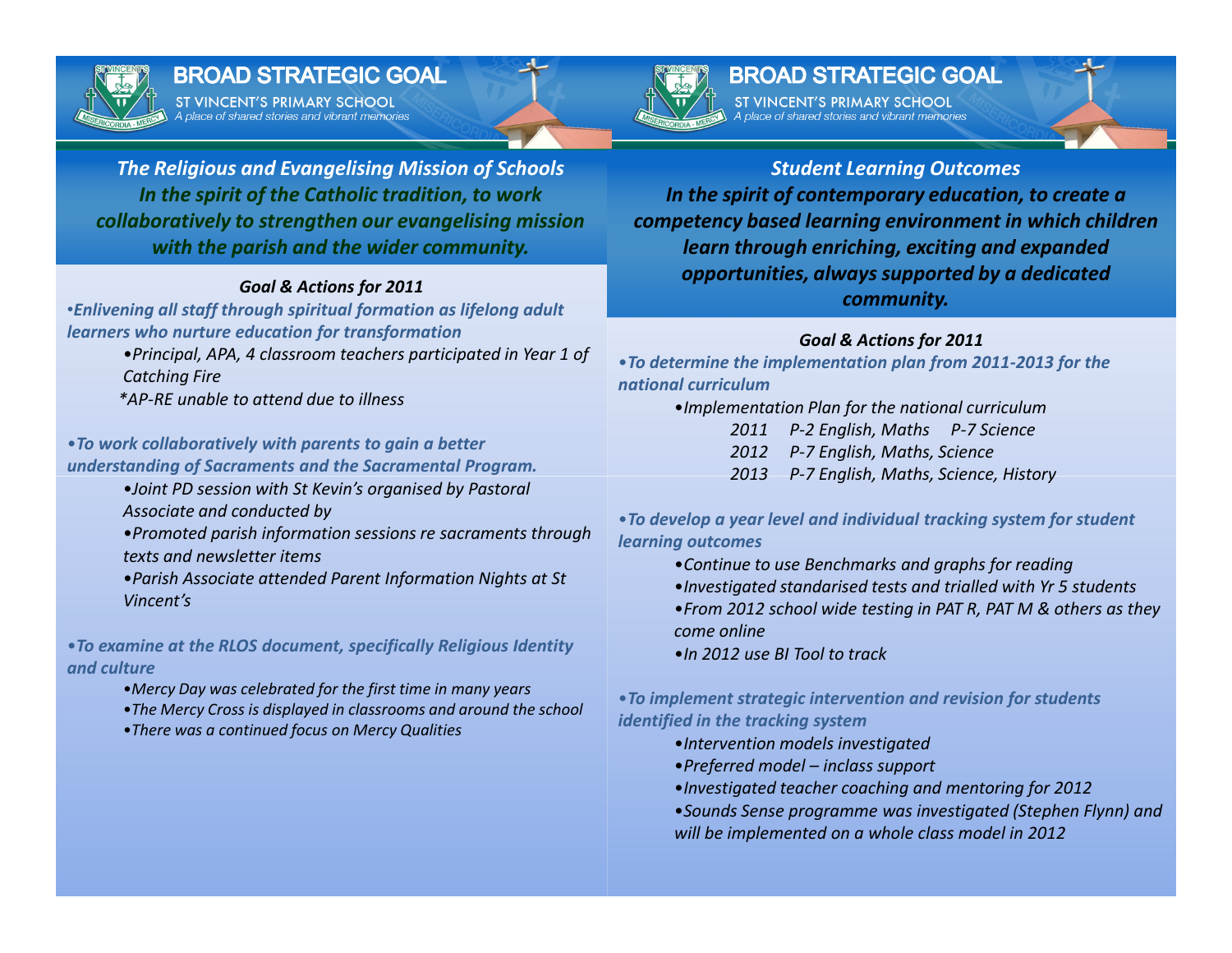

# **BROAD STRATEGIC GOAL**

ST VINCENT'S PRIMARY SCHOOL place of shared stories and vibrant memories



# **BROAD STRATEGIC GOAL**

ST VINCENT'S PRIMARY SCHOOL

### Student Support

 In the spirit of the gospels, to build a community which values quality relationships and that care for students, nurturing and fostering their emotional, physical and spiritual well-being.

### Goal & Actions for 2011

 •To increase involvement in decision making and student leadership within the school.

> •Student committees were formed with various degrees of success

•Develop a new Pastoral Care Policy which recognises our school context and current policies and programs.

•Staff committee reviewed and updated Pastoral Care Policy

•Staff committee updated School Behavior Policy, including playground areas. This update took into account Restorative Practices and Friendly School and Families programme

### Staff Support

 In the spirit of the gospels, to build a community which values and supports staff in a compassionate and caring manner in their role as educators.

### Goal & Actions for 2011

 •To increase involvement in decision making and staff leadership within the school for all staff.

- •All teachers and some school officers were involved in decision making committees
- •All staff were offered the opportunity to participate in BCE Trial Staff Survey that gave feedback on Engagement and Support.

•To refine and further develop strategies for the goal setting process.

•Teachers met with APs twice during the year to work on individual goals. Process needs further refinement and to look at literature about the benefits of short term rather than year long goals

### •To support staff in their role as literacy teachers by adopting strategies to assist during Guided Reading

- •Guided reading was given priority in the day (set time each day)
- •Teachers received Professional Learning on how to make Guided Reading sessions more powerful
- •New guided reading materials were purchased
- •A school officer was timetabled with each class during guided reading